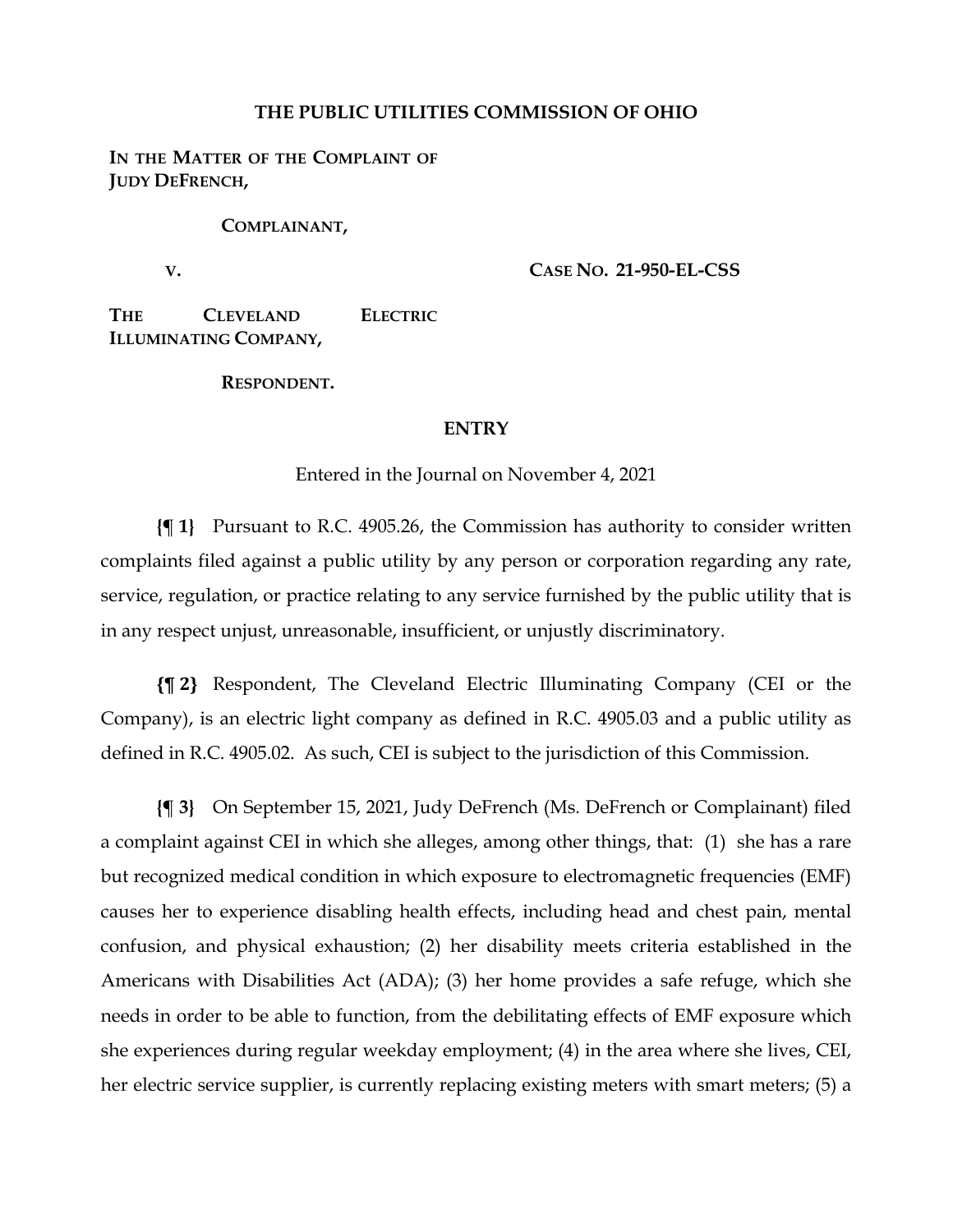smart meter, if installed at her house, according to Ms. DeFrench, would constantly emit EMF which would cause her home to be medically unsafe and disabling to her; (6) CEI is authorized to provide smart meter opt-out service "to any customer who doesn't want" a smart meter "for any reason" and any such customer "can keep their existing meter if they pay" a certain monthly surcharge "forever"; (7) the opt-out surcharge, according to Complainant, violates the ADA and, says Ms. DeFrench, "cannot be imposed \* \* \* when opting-out is a reasonable modification required to accommodate my disability so that I can have access to electric service"; (8) the Commission, according to Complainant, has "determined opting-out is not a fundamental alteration" of CEI's business; and (9) she cannot afford the surcharge. Ms. DeFrench further alleges that, to date, all efforts she has made to have CEI waive the opt-out surcharge in her situation, in light of her disability, have proven futile. By bringing her formal complaint, Ms. DeFrench seeks the Commission's assistance in achieving such a result.

**{¶ 4}** On October 4, 2021, CEI filed its answer in which it admits some, and denies others, of the complaint's allegations and sets forth several affirmative defenses. Among other things, in its answer, CEI admits: (1) that it provides electric service to Complainant; (2) that CEI is replacing traditional meters with smart meters, which emit, though not constantly, low levels of radio waves in short transmission bursts; (3) that the Commission approved CEI's request to install smart meters with an option to opt-out of the installation with payment of a monthly fee of \$28.29; (4) that, in September 2021, it began charging Complainant its Commission-approved smart meter opt-out fee; and (5) that Complainant is requesting that the Commission approve waiving the \$28.29 monthly smart meter opt-out fee due to her alleged disability. On the other hand, CEI denies: (1) for lack of knowledge concerning Complainant's alleged medical condition and symptoms, whether such symptoms are a result of exposure to EMFs; and (2) also for lack of knowledge, Complainant's allegations regarding both her employment situation and her financial situation. Further, CEI also denies, among other things: (1) that installing a smart meter would be medically unsafe or disabling; and (2) that Complainant is entitled, under existing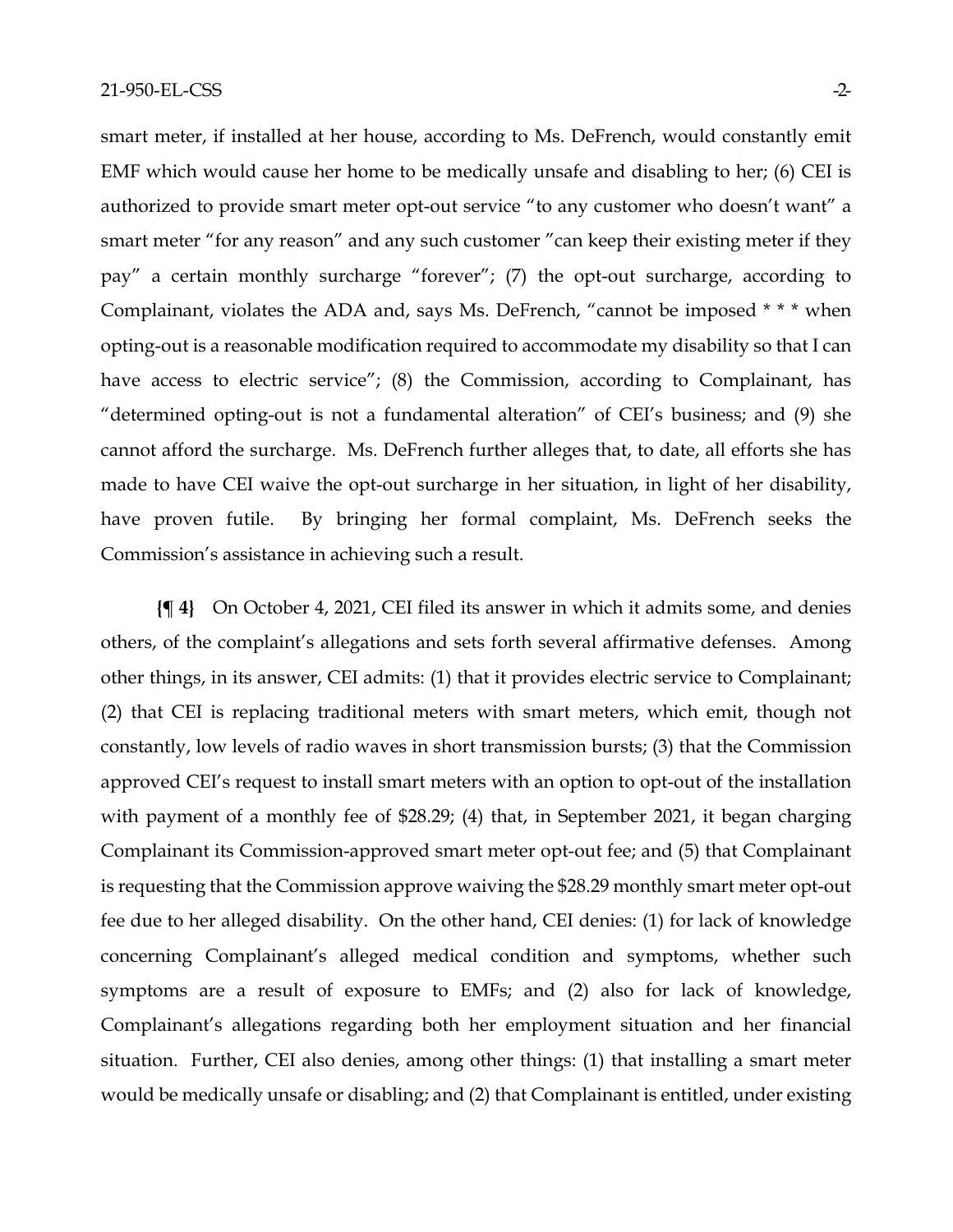Commission jurisprudence and CEI's Commission-approved tariff, to the waiver of surcharge relief she seeks. Further answering, CEI adds that certain of Complainant's allegations constitute legal conclusions which do not require a response, namely: (1) that her medical condition qualifies as a disability under the ADA; (2) that the opt-out provision is a fundamental alteration of CEI's business, and (3) that CEI is misinterpreting the Ohio Revised Code, the Ohio Administrative Code, and its own tariff. Finally, in its answer, CEI asserts, among other things, that: (1) various international government agencies have determined that there are no health risks from exposure to radiofrequency EMF from smart meters; and (2) CEI must follow its tariff as approved by the Commission.

**{¶ 5}** The attorney examiner finds that this matter should be scheduled for a settlement teleconference. The purpose of the settlement teleconference will be to explore the parties' willingness to negotiate a resolution in lieu of an evidentiary hearing. In accordance with Ohio Adm.Code 4901-1-26, any statements made in an attempt to settle this matter without the need for an evidentiary hearing will not generally be admissible to prove liability or invalidity of a claim. An attorney examiner from the Commission's legal department will facilitate the settlement process. However, nothing prohibits any party from initiating settlement negotiations prior to the scheduled settlement teleconference.

**{¶ 6}** Within her complaint, Ms. DeFrench purports to designate her friend, Susan Kretchmer (Ms. Kretchmer), to speak and act on Ms. DeFrench's behalf at such prehearing conferences and hearings as may come to be scheduled in this case. This purported designation is based on claims, set out in the complaint, that, not only because of her disability, but also because she "cannot financially afford to miss a day of work" and because of her rigid work schedule with no predictable lunch break, Ms. DeFrench "cannot travel to Columbus or be available at appropriate days/times for the prehearing conference and evidentiary hearing."

**{¶ 7}** Upon review of Ms. DeFrench's request regarding representation as well as the pertinent Commission rules and precedent, the attorney examiner finds that, under Ohio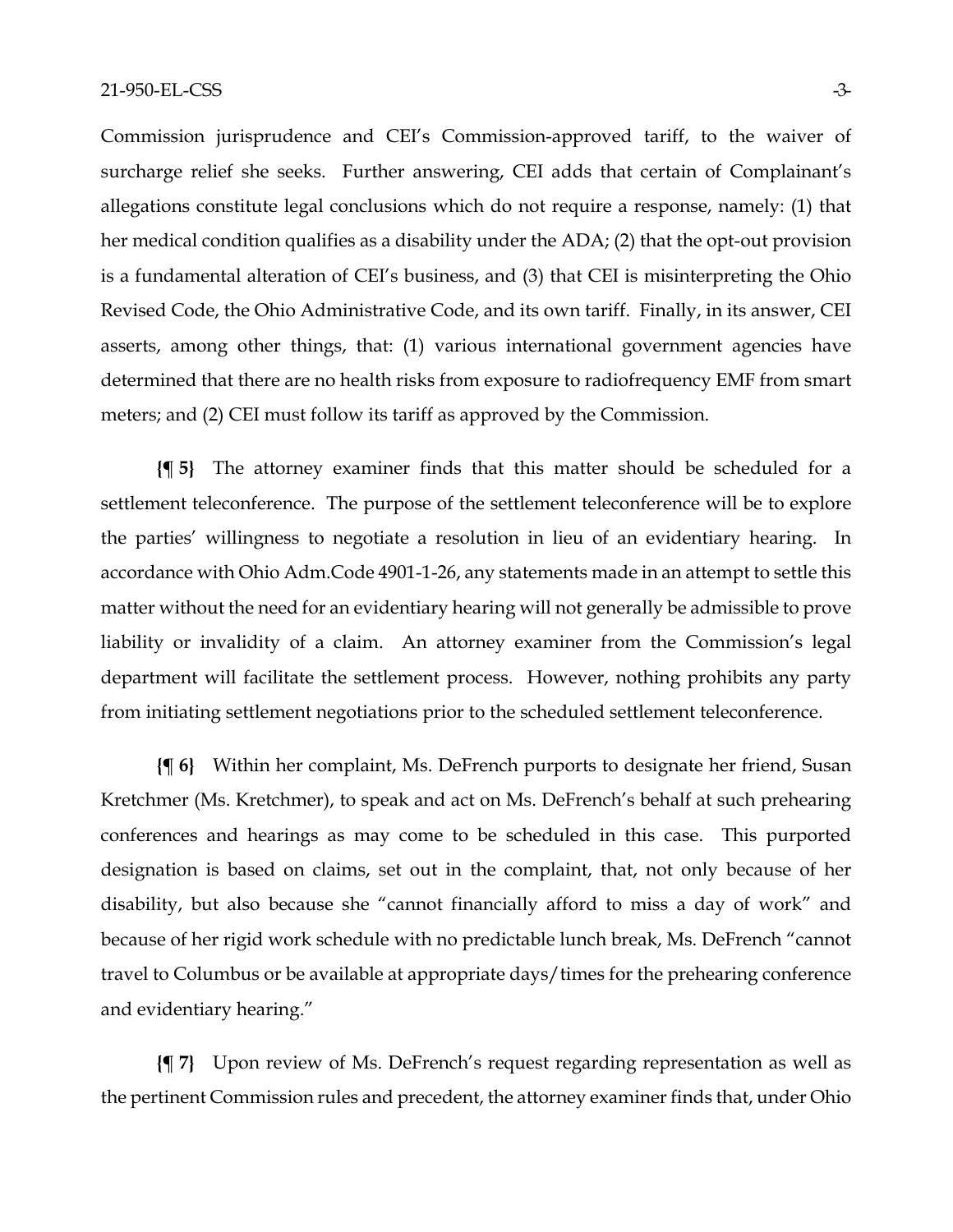Adm.Code 4901-1-08(D), any person, including any non-attorney, who retains the requisite settlement authority may represent Complainant's interests at any settlement conference or subsequent settlement negotiations which may occur in this case. The attorney examiner finds that Ms. DeFrench, in making her request for Ms. Kretchmer to represent her interests at the settlement teleconference, provides sufficient basis to demonstrate Ms. Kretchmer has such authority in this case.

**{¶ 8}** Accordingly, a telephone settlement conference shall be scheduled for November 19, 2021, at 10:00 a.m. In order to be connected to the teleconference, Complainant, and/or any persons with authority to settle issues on Complainant's behalf, as well as those participants to the teleconference representing CEI, shall dial (614) 721-2972 and conference code 408 325 518#.

**{¶ 9}** Pursuant to Ohio Adm.Code 4901-1-26(F), the representatives of the public utility shall investigate the issues raised in the complaint prior to the settlement teleconference, and all parties participating in the teleconference shall be prepared to discuss settlement of the issues raised and shall have authority to settle those issues.

**{¶ 10}** As is the case in all Commission complaint proceedings, the complainant has the burden of proving the allegations of the complaint. *Grossman v. Pub. Util. Comm.*, 5 Ohio St.2d 189, 214 N.E.2d 666 (1966).

**{¶ 11}** It is, therefore,

**{¶ 12}** ORDERED, That a settlement teleconference be scheduled for November 19, 2021, at 10:00 a.m., as indicated in Paragraph 8. It is, further,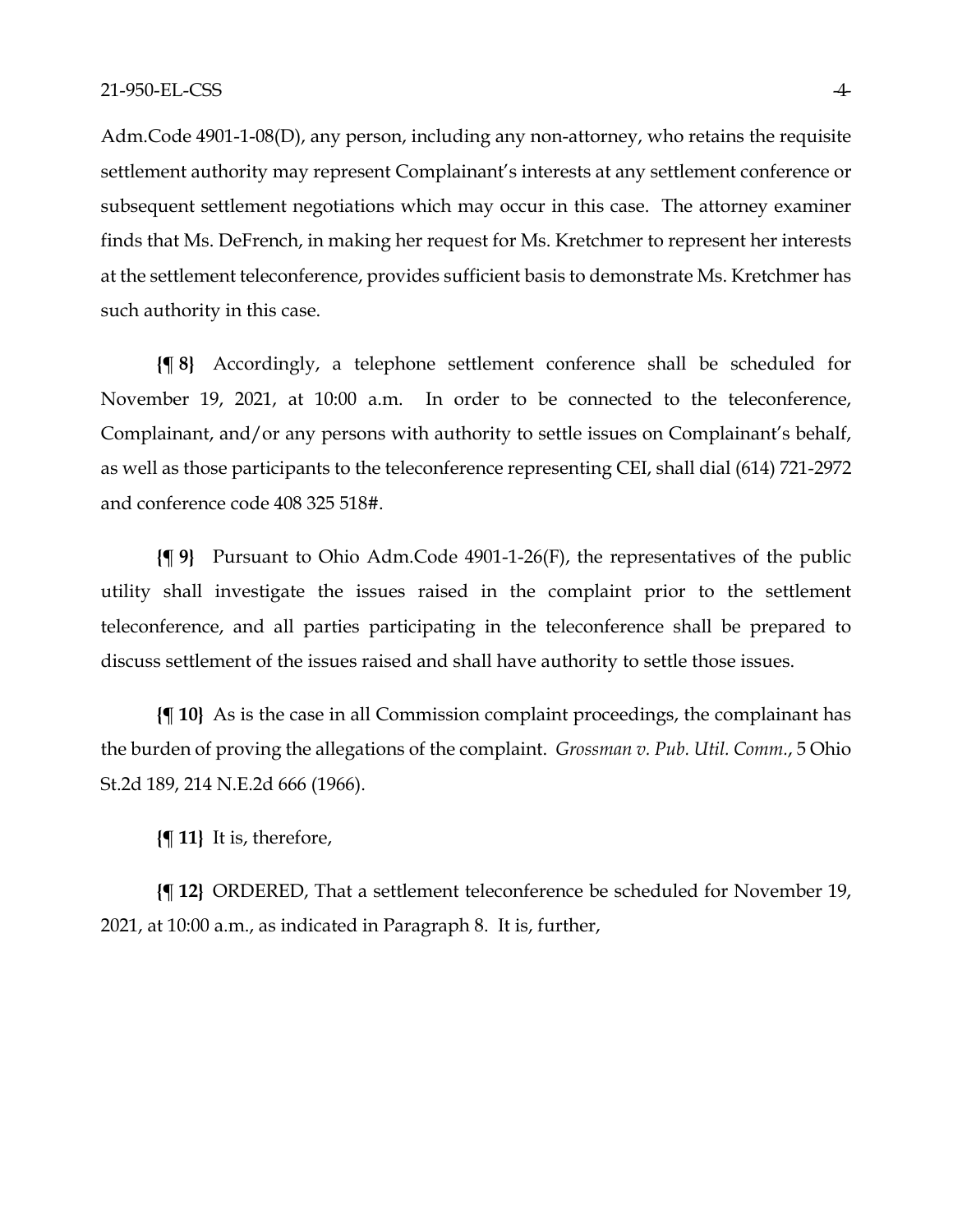**{¶ 13}**ORDERED, That a copy of this Entry be served upon all parties of record.

# THE PUBLIC UTILITIES COMMISSION OF OHIO

*/s/Daniel E. Fullin*

By: Daniel E. Fullin Attorney Examiner

SJP/hac